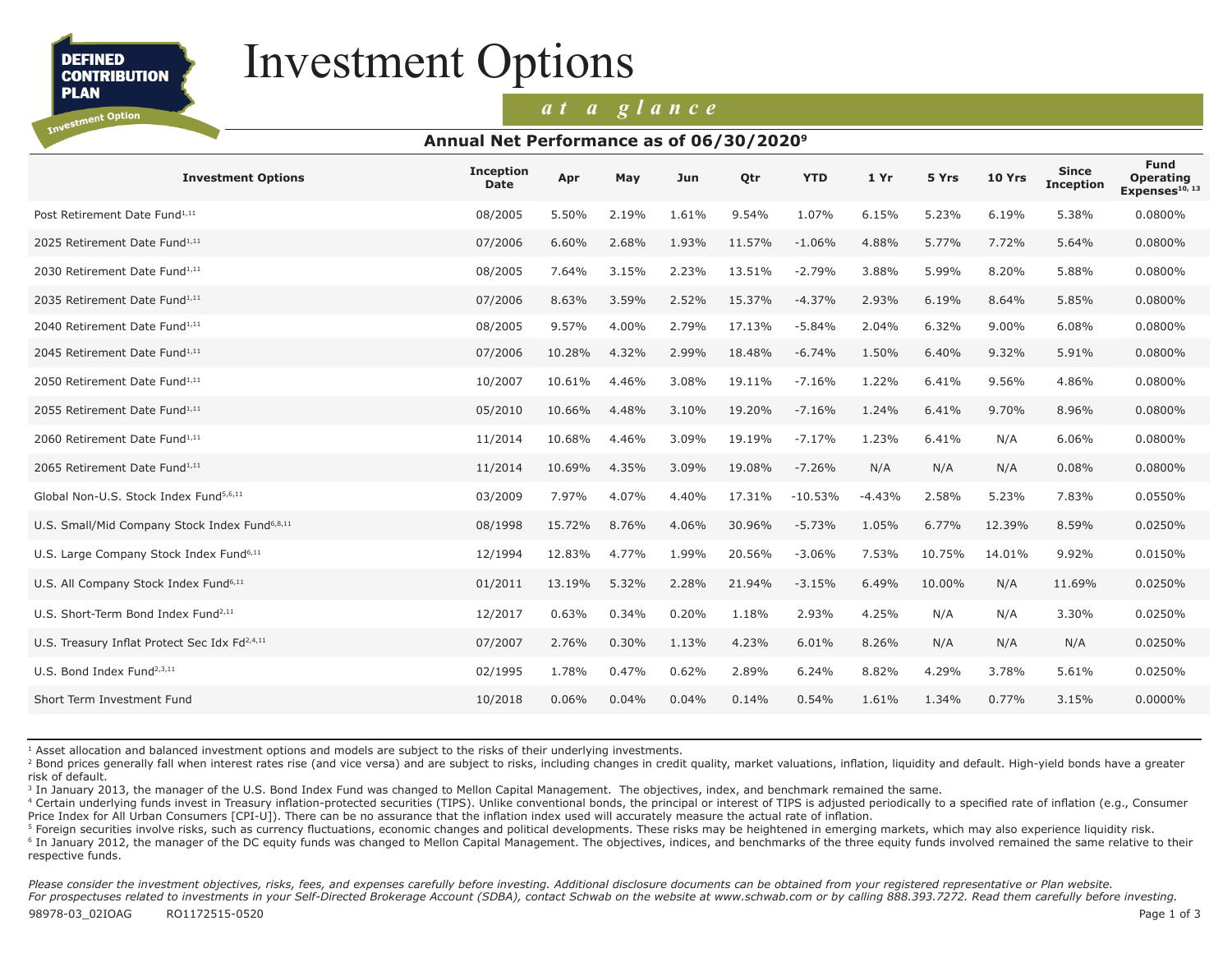**DEFINED CONTRIBUTION PLAN** 

stment Option

## Investment Options

### *at a glance*

### **Asset Allocation Funds1**

**Retirement Date Funds** - The funds seek to provide for retirement outcomes consistent with investor preferences throughout the savings and drawdown phase based on quantitatively measured risk that investors, on average, may be willing to accept. The funds will be diversified across global asset classes, with allocations changing over the investment horizon to become more heavily oriented toward debt and debt-like securities, on the premise that individuals investing for retirement desire to reduce investment risk in their retirement accounts as their retirement date approaches. The date in a target date fund's name is the approximate date when investors are expected to start withdrawing their money (generally assumed to be at age 65). The principal value of the fund(s) is not guaranteed at any time, including at the time of the target date and/or withdrawal.

#### **Bond Funds2**

**U.S. Bond Index Fund3** – The objective of the U.S. Bond Index Fund is to track the performance of the Barclays Capital U.S. Aggregate Index. In meeting this objective, the Fund may invest in securities (including those issued through private placements) and a combination of other collective funds that together are designed to track the performance of the Bloomberg Barclays U.S. Aggregate Bond Index.

**U.S. Short-Term Bond Index Fund** - The Fund's investment objective is to seek to track the performance of the Bloomberg Barclays U.S. 1-3 Year Government/Credit Index ("Index"). In meeting this objective, the Fund may invest in securities (including those issued through private placements) and a combination of other collective funds that together are designed to track the performance of the Index. The Fund will principally invest in other affiliated bank collective funds, debt securities of U.S. corporations, and the U.S. government, its agencies and instrumentalities, including mortgage-related and asset-backed securities.

**U.S. Treasury Inflation Protect Sec Idx Fd<sup>4</sup>** - To track the performance of the U.S. inflation-linked government bond market (otherwise known as Treasury Inflation Protected Securities, or "TIPS").

#### **International Stock Funds5**

Global Non-U.S. Stock Index Fund<sup>6</sup> - The Fund seeks to track the performance of the MSCI All Country World Index (ACWI) ex-U.S. Index ("Index"). In meeting this objective, the assets of the Fund may be invested in securities, and a combination of other collective funds that are designed to track the performance of such Index. The Fund will principally invest in a combination of other affiliated bank collective funds, equity securities, and derivatives, including common stock of foreign companies, depository receipts, financial futures, and over-the-counter derivatives that represent developed and emerging market equity securities.

#### **Large Company Stock Funds**

**U.S. Large Company Stock Index Fund<sup>6</sup>** - The strategy seeks to replicate the performance and characteristics of the S&P 500 $\odot$  Index<sup>7</sup> with minimal tracking error. Mellon Capital uses full replication to construct the portfolio, holding each security in the index in its proportionate weight. This method limits the need for rebalancing and substantially reduces transaction costs relative to other indexing methods.

**U.S. All Company Stock Index Fund<sup>6</sup>** - The strategy seeks to replicate the performance and characteristics of the Broad Market Index with minimal tracking error. Mellon uses full replication to construct the portfolio, holding each security in the index in its proportionate weight. This method limits the need for rebalancing and substantially reduces transaction costs relative to other indexing methods.

#### **Mid-Sized Company Stock Funds8**

**U.S. Small/Mid Company Stock Index Fund6,8** - The U.S. Small/Mid Company Stock Index Fund seeks to match the performance and overall characteristics of the Dow Jones U.S. Completion Total Stock Market Index<sup>SM</sup> in a risk-controlled, cost-effective manner. The Funds approach to quality indexing aims to minimize tracking error, manage transaction costs, and replicate the majority of the index and<br>sample from the remaining smaller securities. sample from the remaining smaller securities.

#### **Money Market Funds**

**Short-Term Investment Fund** - The Short-Term Investment Fund seeks to achieve the highest current income consistent with maintaining liquidity and safety of principal. *You could lose money by investing in a money market fund. Although the fund seeks to preserve the value of your investment at \$1 per share, it cannot guarantee it will do so. An investment in the fund is not insured or guaranteed by the Federal Deposit Insurance Corporation or any other government agency. The fund's sponsor has no legal obligation to provide financial support to the fund, and you should not expect that the sponsor will provide financial support to the fund at any time.*

#### **Self-Directed Brokerage Account**

The Self-Directed Brokerage Account (SDBA) allows you to select from numerous investment options for additional fees. The SDBA is intended for knowledgeable investors who acknowledge and understand the risks associated with the investments contained in the SDBA.

<sup>&</sup>lt;sup>7</sup> S&P 500® Index is a registered trademark of Standard & Poor's Financial Services LLC, and is an unmanaged index considered indicative of the domestic Large-Cap equity market.

<sup>&</sup>lt;sup>8</sup> Equity securities of small- and medium-sized companies may be more volatile than securities of larger, more established companies.

<sup>&</sup>lt;sup>9</sup> The average annual and calendar year returns for the institutional funds reflect actual total returns for each fund. Administrative fees and fund operating expenses will reduce the overall rate of return. Past performance is not an indication of future investment results.

Due to cash flows, your actual return may vary.